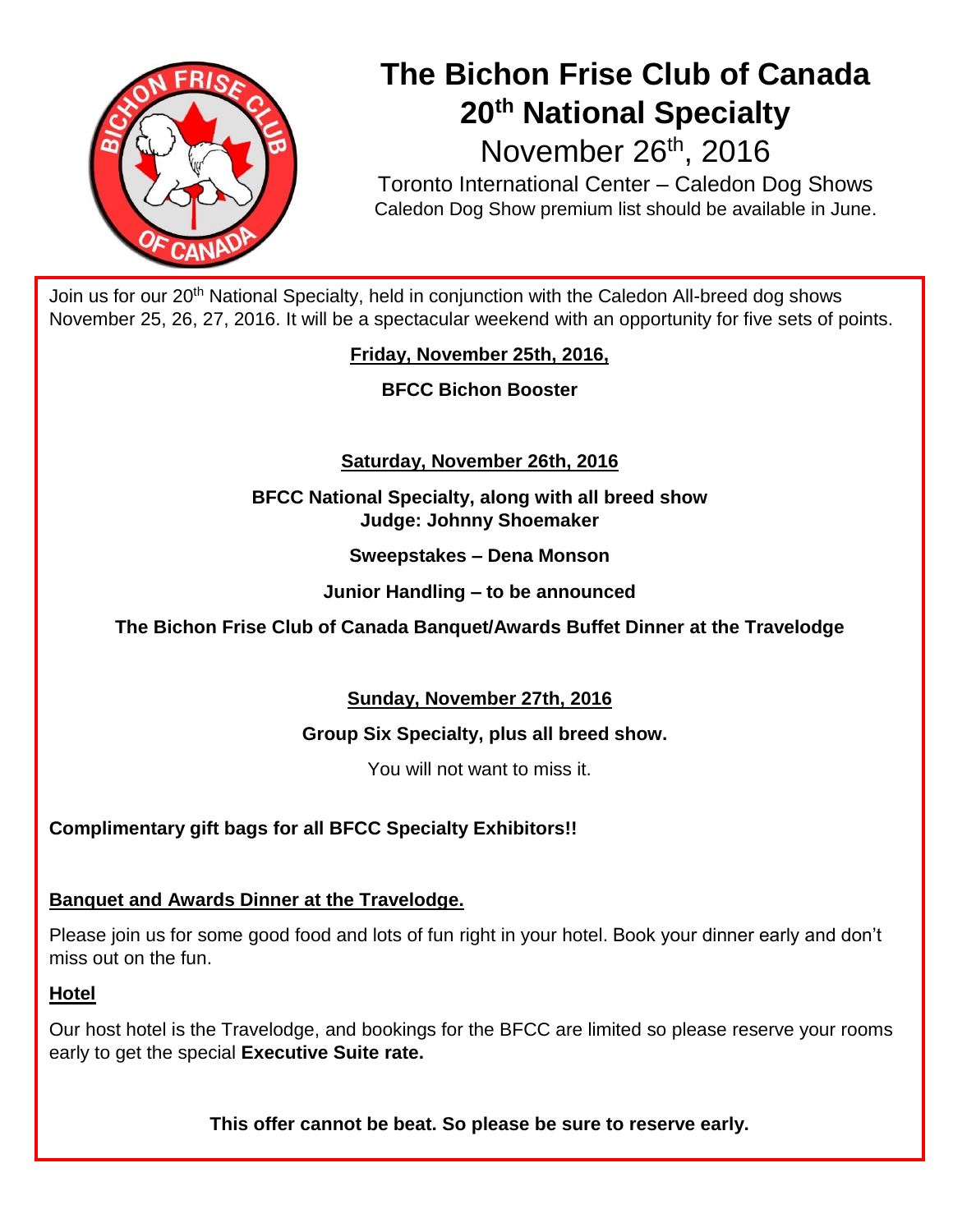

**Travelodge Hotel Toronto Airport** 925 Dixon Road, Toronto, Ontario, M9W 1J8

The Bichon Frise Club of Canada, 20<sup>th</sup> National Specialty

These rates will be extended from November  $24<sup>th</sup>$  to  $27<sup>th</sup>$ , 2016.

**Executive 2 Double Bedded Rooms – \$99.00,** plus 13% HST and 3% DMF **Pet Charges: \$25.00 charge per pet will apply for the duration of stay.** Children 18 and under stay free**.** 

**Rate Includes:**

**Airport Shuttle Service:** Every 20 minutes pick up from the Airport: Terminal 1- lower level of arrivals at Gate S5 & Terminal 3- from arrivals Gate C22 at 15, 35 and 55 on the hour.

**Fitness Center and Pool:** Accessible with room key card, located lower level

**Parking:** 1 car per room, additional Car a discounted charge of \$10.00 per day will apply.

**Complimentary Full Hot Buffet Breakfast:** In the Executive Lounge (Room 1705) Weekdays 6 am  $-10$  am. And weekend  $7$  am  $-11$  am.

Individuals can call in to book own reservations.

**Check In/Check Out:** Please be advised check – in time for all guests begins at 3 pm. For early check in, advance request can be sent 48 hours prior to check in to ensure guestrooms will be ready upon arrival. Hotel check-out time is 11 am. Should you have any special requirements please advise us 48 hours prior to arrival to allow for appropriate staffing and preparation.

**Casey's Bar and Grill Restaurant:** is onsite opens daily from 11 am to midnight, with Room service daily from 11 am to 10 pm.

ATM Machine, Business Center, Car Rental located in main lobby.

Gift Shop open daily: Weekdays 8 am – 10 pm, Saturday's 9 am – 8 pm, Sunday 10 am – 7 pm.

**Reservations:** Contact Kadar Bozoyan at 416 554-9806 any time- 7 days a week or her direct line 647 259- 1915 or email kbozoyan@travelodgedixon.com or can call reservations at 416 674-2222x1928 or 1929 or via email; [reservations@travelodgedixon.com.](mailto:reservations@travelodgedixon.com)

## *Always be sure to mention The Bichon Frise Club of Canada, for your special rate*.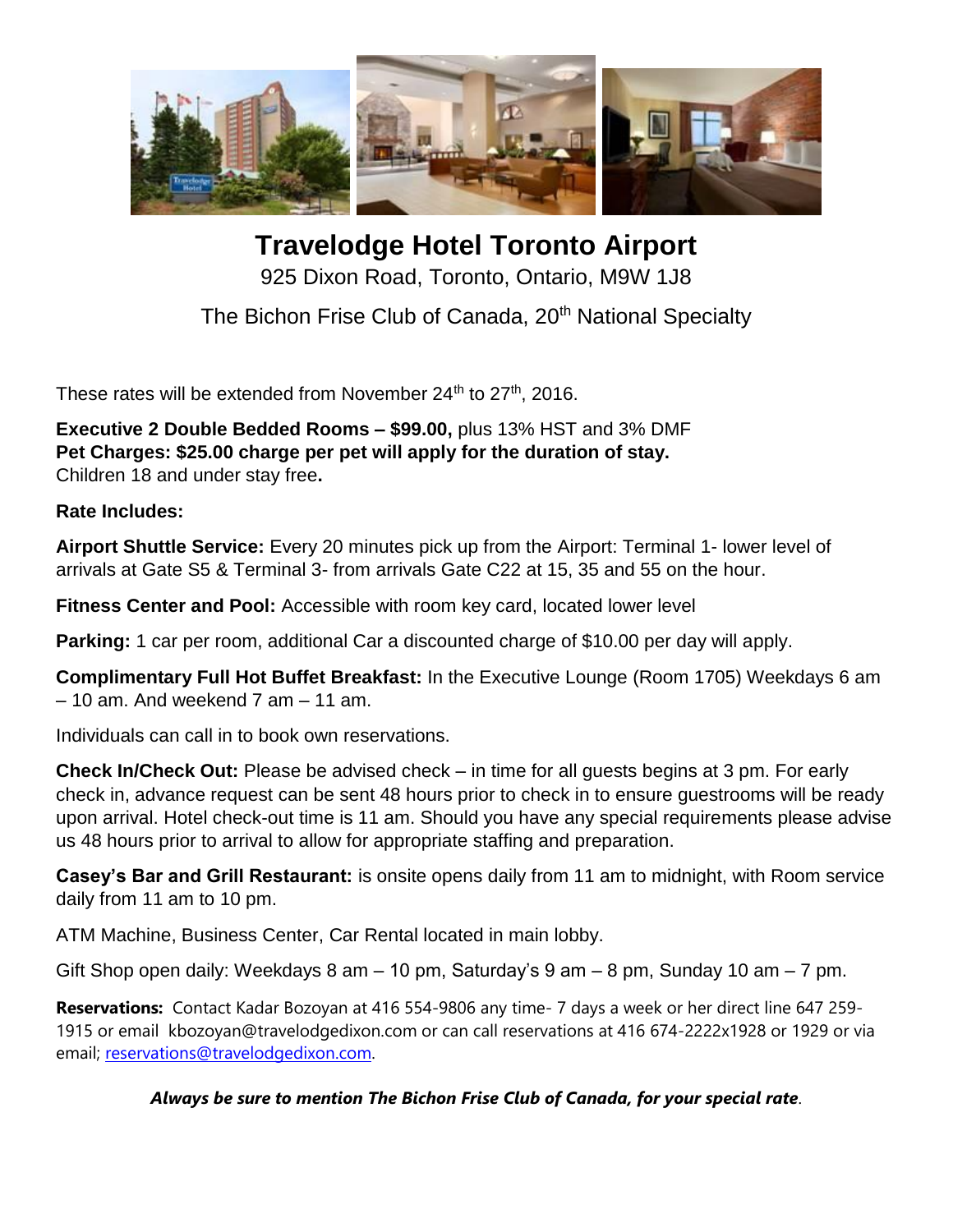# **Buffet Banquet Dinner: Saturday November 26, 2016, 6 pm to 10 pm**

Please join us for some good food and lots of fun at the Travelodge Banquet room, main floor. Everyone is welcome and with this rate how can you go wrong. **\$39.00 a person (includes tax and gratuities)**

**Buffet includes**, Beef, Chicken, Vegetarian Pasta or Lasagne, Medley of Vegetables, Potatoes and Salads, Chef's Dessert, Coffee and Tea. (*Special dietary requests can be made by calling the hotel)* Children 12 and under eat free.

Cash Bar will be offered from 6 pm to 9 pm.

We will have an "Auction" Viewing of donated items before dinner. Please bring your wallets. More information to come regarding this.

# **To Reserve your Banquet Dinner:**

Please fill in the Form below and mail cheque by **October 1, 2016**

| <b>Bernice Lucas</b>                                                                                          |
|---------------------------------------------------------------------------------------------------------------|
| Grp 125, Box 18, RR 1                                                                                         |
| Vermette, MB                                                                                                  |
| <b>R0G 2W0</b>                                                                                                |
|                                                                                                               |
|                                                                                                               |
|                                                                                                               |
| No Banquet Dinners: Maria Maria Maria Maria Maria Maria Maria Maria Maria Maria Maria Maria Maria Maria Maria |

**Please make cheques/money orders payable to "The Bichon Frise Club of Canada"** --------------------------------------------------------------------------------------------------------------------------------------

#### **If you have Auction Items to Donate:**

Please contact: Heather Wippler [starlit@rogers.com](mailto:starlit@rogers.com)

905 665-9246 or 905 431-6122

### **To Sponsor a Trophy please see the form on the following page**

On behalf of the Bichon Frise Club of Canada I just want to thank everyone ahead of time for your support.

#### **Attention Foreign Exhibitors:**

**Due to the consistently fluctuating currency rates, discounted checks will not be accepted.**

**If you send a check in U.S. funds, it must be made out for the full amount, no exchange will be refunded. DO NOT MARK CHECKS "PAYABLE IN CANADIAN FUNDS" OR "AT PAR". THEY WILL NOT BE CLEARED BY THE BANKS AND WOULD CONSTITUTE NON PAYMENT. To simplify the process, we urge that you purchase BANK DRAFTS or MONEY ORDERS payable in CANADIAN FUNDS. Your understanding and co-operation is appreciated. Thank you.**